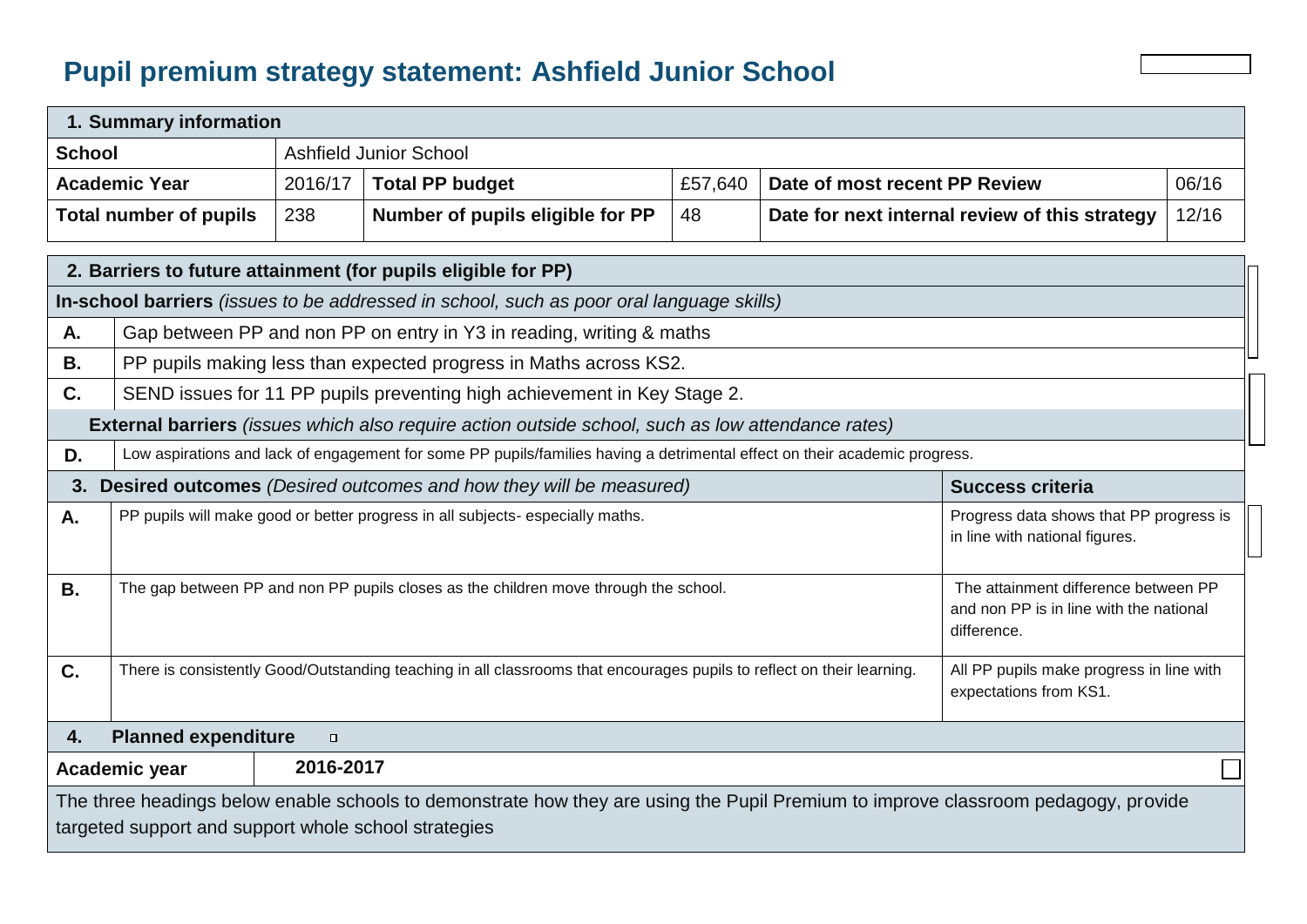| i. Quality of teaching for all                                                                                             |                                                                                                                                                                                                                                                                                                                                                                                                                                                                                           |                                                                                                                                                                                                                                                                                                                |                                                                                                                                                                                                                                                                                                                                                                                                                                                                      |                   |                                                                         |
|----------------------------------------------------------------------------------------------------------------------------|-------------------------------------------------------------------------------------------------------------------------------------------------------------------------------------------------------------------------------------------------------------------------------------------------------------------------------------------------------------------------------------------------------------------------------------------------------------------------------------------|----------------------------------------------------------------------------------------------------------------------------------------------------------------------------------------------------------------------------------------------------------------------------------------------------------------|----------------------------------------------------------------------------------------------------------------------------------------------------------------------------------------------------------------------------------------------------------------------------------------------------------------------------------------------------------------------------------------------------------------------------------------------------------------------|-------------------|-------------------------------------------------------------------------|
| <b>Desired outcome</b>                                                                                                     | Chosen action /<br>approach                                                                                                                                                                                                                                                                                                                                                                                                                                                               | What is the evidence and<br>rationale for this choice?                                                                                                                                                                                                                                                         | How will you ensure it is<br>implemented well?                                                                                                                                                                                                                                                                                                                                                                                                                       | <b>Staff lead</b> | When will you review<br>implementation?                                 |
| Progress and attainment<br>in Maths is in line with<br>national figures in each<br>year group and at end of<br><b>KS2.</b> | Introduction of Numicon<br>resources and planning<br>materials to provide<br>concrete and pictorial<br>learning strategies to<br>support pupils'<br>understanding of<br>number and<br>calculation.<br>Use of NCETM<br>resources and change<br>to the delivery of the<br>delivery of the<br>curriculum to develop a<br>mastery approach.<br>Use of Maths SLE to<br>work alongside the<br>Maths Subject Leader<br>and support teachers to<br>develop maths<br>pedagogy in the<br>classroom. | 'Closing the Gap with the new Primary<br>Curriculum' Sept 2014- highlights the<br>benefits of using concrete apparatus.<br>EEF Toolkit-+5 months progress made<br>when adopting a mastery approach.<br>Use of NCETM as a recognised<br>organisation leading professional<br>development for teachers in Maths. | Through work scrutiny, pupil<br>interviews and lesson observations<br>alongside analysis of pupil data to<br>monitor progress at points across the<br>year.<br>Regular staff meetings to discuss<br>pedagogy and share good practice.<br>Joint moderation meetings each half<br>term with 2 local schools to look at<br>pupil work and assessment.<br>Maths target in all staff appraisal for<br>2016-2017.<br>Discussion at pupil progress meetings<br>4x annually. | SF&CG             | October/November 2016<br>January 2017<br>March 2017<br><b>June 2017</b> |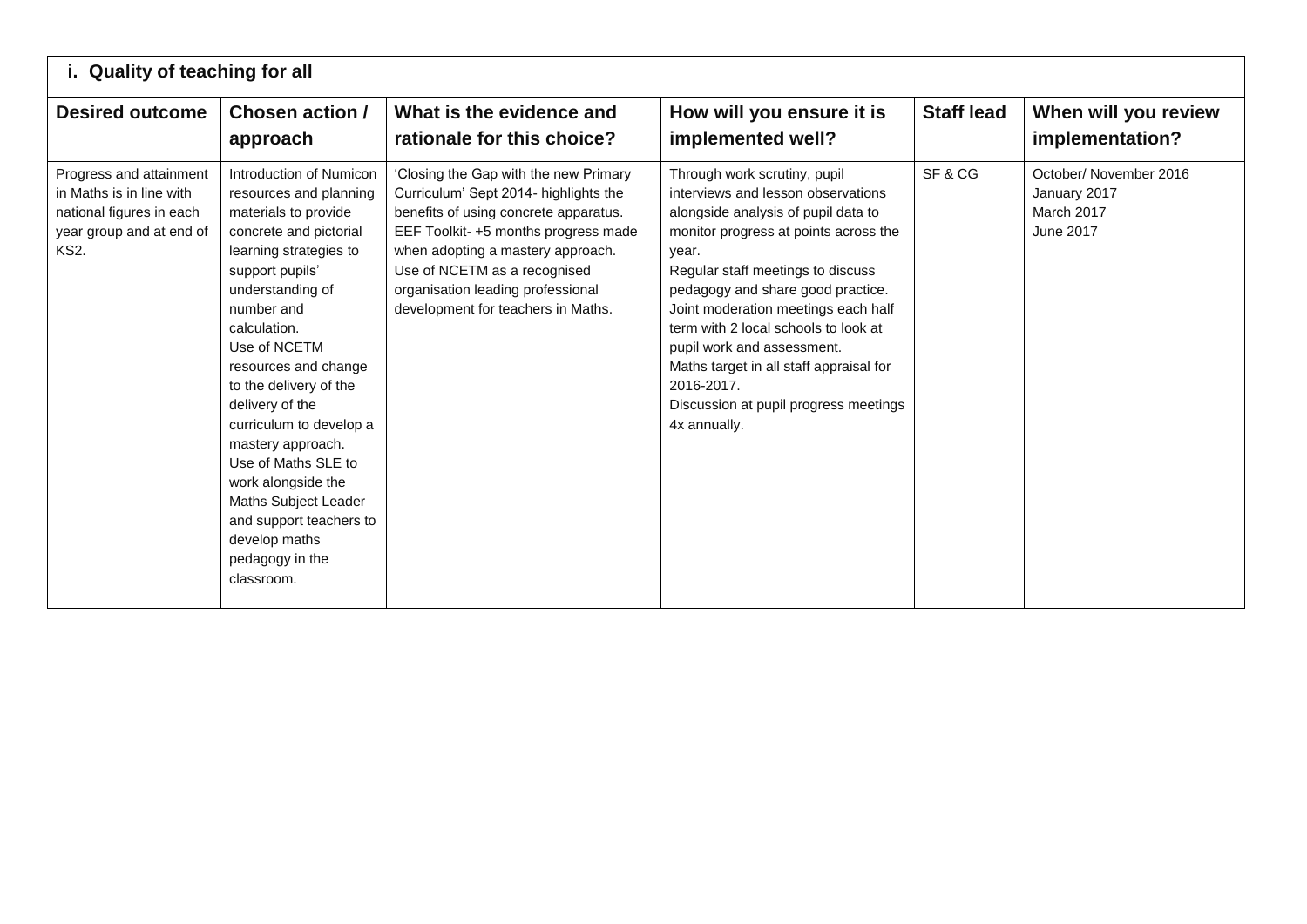| Progress and attainment<br>in writing and SPAG is in<br>line with national figures<br>for all groups and at end<br>of KS2. | Provision of<br>professional<br>development:<br>Training for subject<br>leader to develop the<br>whole school<br>curriculum with focus<br>on linking SPAG skills<br>to text types.<br>Professional<br>development for<br>teachers to develop<br>use of SPAG skills in<br>writing.<br>Training for all staff on<br>delivery of phonics.<br>Use of No Nonsense<br>Spelling & Grammar.<br>Use of English SLE to<br>work alongside English<br>Subject Leader &<br>support individual<br>teachers. | Lack of professional development in<br>previous years for staff.<br>Evidence of gap in achievement between<br>boys and girls from KS1 results. Gap<br>remains through KS2. | Half termly book scrutiny.<br>Half termly pupil interviews.<br>English Action Plan & monitoring by<br>English Subject Leader.<br>Integral part of the school's Rapid<br>Development Plan.<br>Provision of good quality professional<br>development that is disseminated to<br>all staff.<br>External monitoring by English SLE. | <b>RB</b>           | October/ November 2016<br>January 2017<br>March 2017<br><b>June 2017</b> |
|----------------------------------------------------------------------------------------------------------------------------|-----------------------------------------------------------------------------------------------------------------------------------------------------------------------------------------------------------------------------------------------------------------------------------------------------------------------------------------------------------------------------------------------------------------------------------------------------------------------------------------------|----------------------------------------------------------------------------------------------------------------------------------------------------------------------------|---------------------------------------------------------------------------------------------------------------------------------------------------------------------------------------------------------------------------------------------------------------------------------------------------------------------------------|---------------------|--------------------------------------------------------------------------|
|                                                                                                                            |                                                                                                                                                                                                                                                                                                                                                                                                                                                                                               |                                                                                                                                                                            |                                                                                                                                                                                                                                                                                                                                 | Total budgeted cost | £10000                                                                   |
| ii. Targeted support                                                                                                       |                                                                                                                                                                                                                                                                                                                                                                                                                                                                                               |                                                                                                                                                                            |                                                                                                                                                                                                                                                                                                                                 |                     |                                                                          |
| <b>Desired outcome</b>                                                                                                     | <b>Chosen action /</b><br>approach                                                                                                                                                                                                                                                                                                                                                                                                                                                            | What is the evidence and<br>rationale for this choice?                                                                                                                     | How will you ensure it is<br>implemented well?                                                                                                                                                                                                                                                                                  | <b>Staff lead</b>   | When will you review<br>implementation?                                  |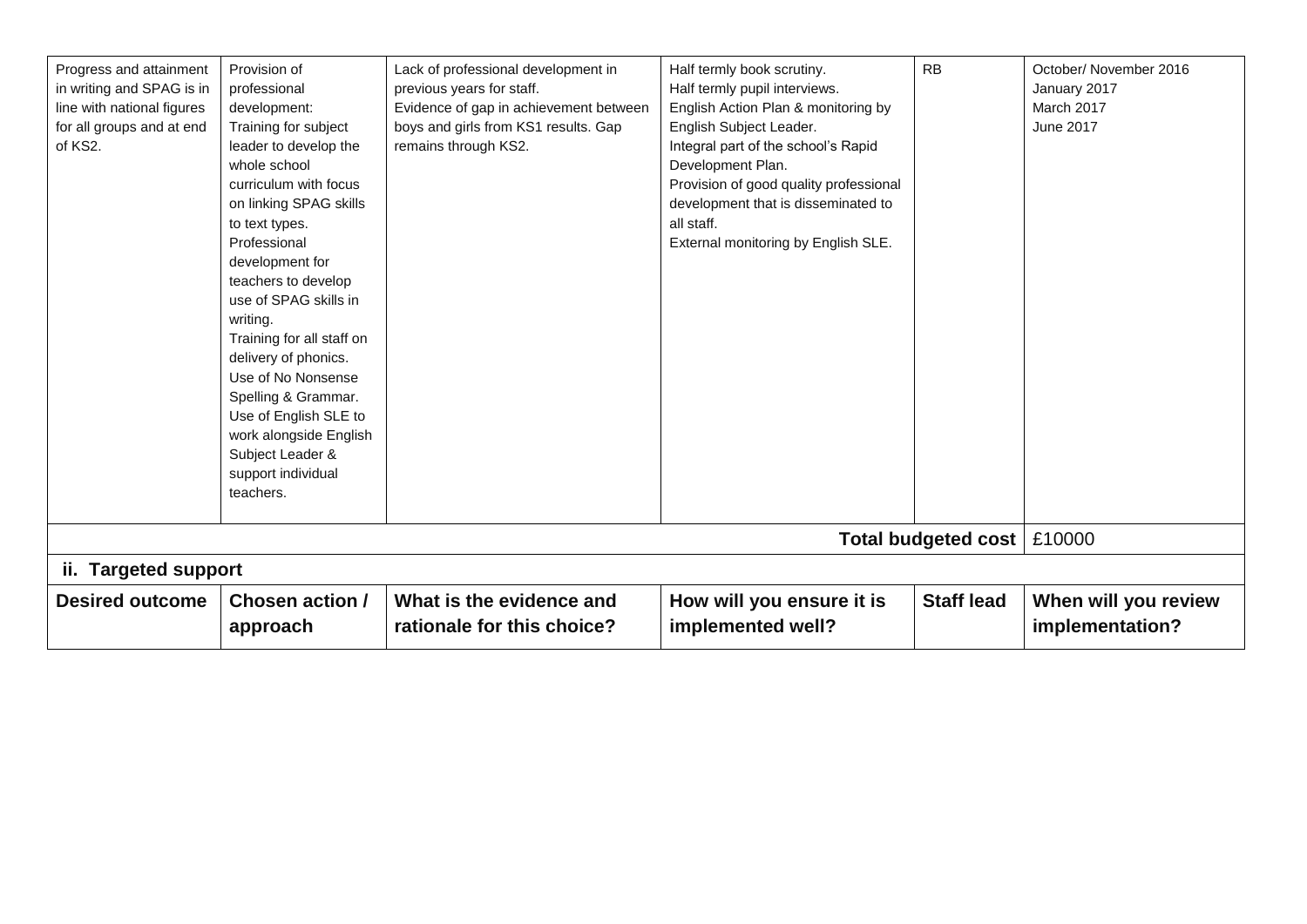| Lower attaining pupils<br>make accelerated<br>progress in Maths from<br>KS1/Y3 Baseline<br>results.                                                 | Use of Breaking<br><b>Barriers Numicon</b><br>programme.<br>Use of Numicon<br>Intervention<br>Programme (2017). | Use of concrete apparatus and visual<br>images to support pupil's understanding<br>of number. 'Closing the Gap with the new<br>Primary Curriculum' Sept 2014- highlights<br>the benefits of using concrete apparatus.                                                                                                                                                                                                                 | Training and professional<br>development for staff.<br>Dedicated staff to deliver the<br>programme (Teacher & HLTA).<br>Dedicated space available in school<br>for sessions to take place. Timetabled<br>sessions.<br>Targeted pupils to receive the support<br>based on prior attainment and<br>progress data.<br>Sufficient resources purchased.                                       | CG with KB<br>and LS | October 2016 (initial review).<br>December 2016 (1 term review).<br>January 2017<br>March 2017<br>June 2017 |
|-----------------------------------------------------------------------------------------------------------------------------------------------------|-----------------------------------------------------------------------------------------------------------------|---------------------------------------------------------------------------------------------------------------------------------------------------------------------------------------------------------------------------------------------------------------------------------------------------------------------------------------------------------------------------------------------------------------------------------------|------------------------------------------------------------------------------------------------------------------------------------------------------------------------------------------------------------------------------------------------------------------------------------------------------------------------------------------------------------------------------------------|----------------------|-------------------------------------------------------------------------------------------------------------|
| All pupils have reading<br>age at least in line with<br>their chronological age<br>by the end of Year 5.<br>(moving to end of year 4<br>2017-2018). | Use of RWI Fresh Start<br>programme.<br>Use of IDL online<br>reading programme.                                 | Read, Write Inc is recognised national<br>programme.<br>The EEF toolkit points to a 4+ month<br>measure of progress when using small<br>group tuition and phonics. Most effective<br>when targeted at a specific need e.g<br>concentrating on phonic development.<br>Fresh Start specifically mentioned with an<br>average of 3 months additional progress.<br>Results from previous interventions in<br>school show positive impact. | Training and professional<br>development for staff.<br>Dedicated staff to deliver the<br>programmes.<br>Close home links to encourage<br>learning at home.<br>Dedicated space available in school<br>for sessions to take place. Timetabled<br>sessions.<br>Targeted pupils to receive the support<br>based on prior attainment and<br>progress data.<br>Sufficient resources purchased. | RB with SG           | October 2016 (initial review).<br>December 2016 (1 term review).<br>January 2017<br>March 2017<br>June 2017 |
|                                                                                                                                                     | Total budgeted cost<br>£25000                                                                                   |                                                                                                                                                                                                                                                                                                                                                                                                                                       |                                                                                                                                                                                                                                                                                                                                                                                          |                      |                                                                                                             |
| iii. Other approaches                                                                                                                               |                                                                                                                 |                                                                                                                                                                                                                                                                                                                                                                                                                                       |                                                                                                                                                                                                                                                                                                                                                                                          |                      |                                                                                                             |
| <b>Desired outcome</b>                                                                                                                              | Chosen action /<br>approach                                                                                     | What is the evidence and<br>rationale for this choice?                                                                                                                                                                                                                                                                                                                                                                                | How will you ensure it is<br>implemented well?                                                                                                                                                                                                                                                                                                                                           | <b>Staff lead</b>    | When will you review<br>implementation?                                                                     |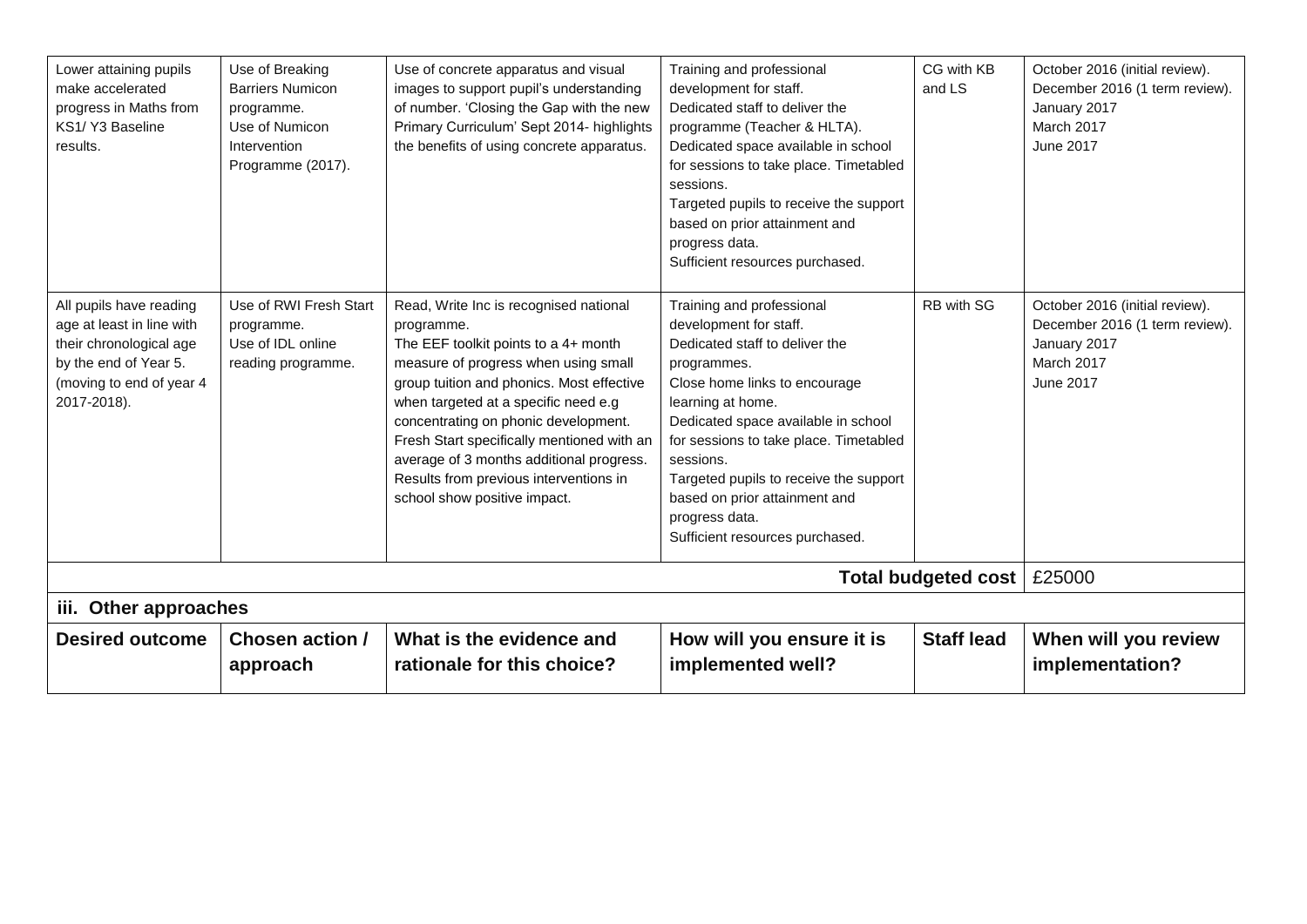| All pupils are motivated<br>to learn and see<br>themselves as learners.                                                                                                                                                             | Use of IRIS software to<br>allow teachers to reflect<br>on use of Growth<br>Mindset language,<br>meta-cognition, on task<br>behaviours &<br>curriculum content to<br>motivate. Learning<br>Mentor support. | Data analysis at school shows some<br>under-performance from some pupils.<br>Observations have identified the need to<br>focus on these aspects to ensure all<br>pupils achieve.<br>Evidence in school shows that some<br>pupils who have received Learning<br>Mentor support have improved their<br>learning behaviours.<br>EEF Toolkit points to a +8 months<br>progress measure when there is a focus<br>on meta-cognition and self-regulation. | Monitoring of the use of IRIS.<br>Development of coaching skills with<br>teachers.<br>Staff awareness of 'what good/<br>outstanding looks like'.<br>Staff development on the principals of<br>Growth Mindset & meta-cognition<br>through staff meetings.<br>Focus on developing ways to support<br>pupils to plan, monitor and evaluate<br>their learning both in school and<br>home projects.<br>Consistent use of 'thought Bubbles' in<br>pupils work and opportunities for<br>pupils to develop their reasoning and<br>reflection. | SF&RB                        | <b>IRIS: Dec 2016</b><br>March 2017<br><b>July 2017</b><br>Learning Mentor support:<br>Nov 2016<br>January 2017<br>March 2017<br>June 2017 |
|-------------------------------------------------------------------------------------------------------------------------------------------------------------------------------------------------------------------------------------|------------------------------------------------------------------------------------------------------------------------------------------------------------------------------------------------------------|----------------------------------------------------------------------------------------------------------------------------------------------------------------------------------------------------------------------------------------------------------------------------------------------------------------------------------------------------------------------------------------------------------------------------------------------------|---------------------------------------------------------------------------------------------------------------------------------------------------------------------------------------------------------------------------------------------------------------------------------------------------------------------------------------------------------------------------------------------------------------------------------------------------------------------------------------------------------------------------------------|------------------------------|--------------------------------------------------------------------------------------------------------------------------------------------|
| All pupils, particularly<br>those who are<br>disadvantaged have<br>attendance at least at<br>97%.<br>There are strong links<br>between home and<br>school to encourage<br>good attendance at<br>school and being ready<br>to learn. | Use of Principal<br>Learning Mentor time to<br>strengthen home links<br>and improve<br>attendance.                                                                                                         | Data analysis at school shows some<br>disadvantaged pupils have attendance<br>below 97%.                                                                                                                                                                                                                                                                                                                                                           | Attendance data monitoring.<br>Dedicated time for Principal Learning<br>Mentor to work with target families<br>and pupils.<br>Timetabled sessions to develop<br>behaviour for learning skills.                                                                                                                                                                                                                                                                                                                                        | SF&ET                        | Nov 2016<br>January 2017<br>March 2017<br>June 2017                                                                                        |
|                                                                                                                                                                                                                                     |                                                                                                                                                                                                            |                                                                                                                                                                                                                                                                                                                                                                                                                                                    | ⊔                                                                                                                                                                                                                                                                                                                                                                                                                                                                                                                                     | Total budgeted cost   £35000 |                                                                                                                                            |

| 5. Review of expenditure                   |                                    |                                                                                                                                 |                                                                              |             |  |  |  |
|--------------------------------------------|------------------------------------|---------------------------------------------------------------------------------------------------------------------------------|------------------------------------------------------------------------------|-------------|--|--|--|
| <b>Previous Academic Year</b><br>2015-2016 |                                    |                                                                                                                                 |                                                                              |             |  |  |  |
| i. Quality of teaching for all             |                                    |                                                                                                                                 |                                                                              |             |  |  |  |
| <b>Desired outcome</b>                     | <b>Chosen action</b><br>/ approach | <b>Estimated impact:</b> Did you meet the<br>success criteria? Include impact on pupils<br>not eligible for PP, if appropriate. | <b>Lessons learned</b><br>(and whether you will continue with this approach) | <b>Cost</b> |  |  |  |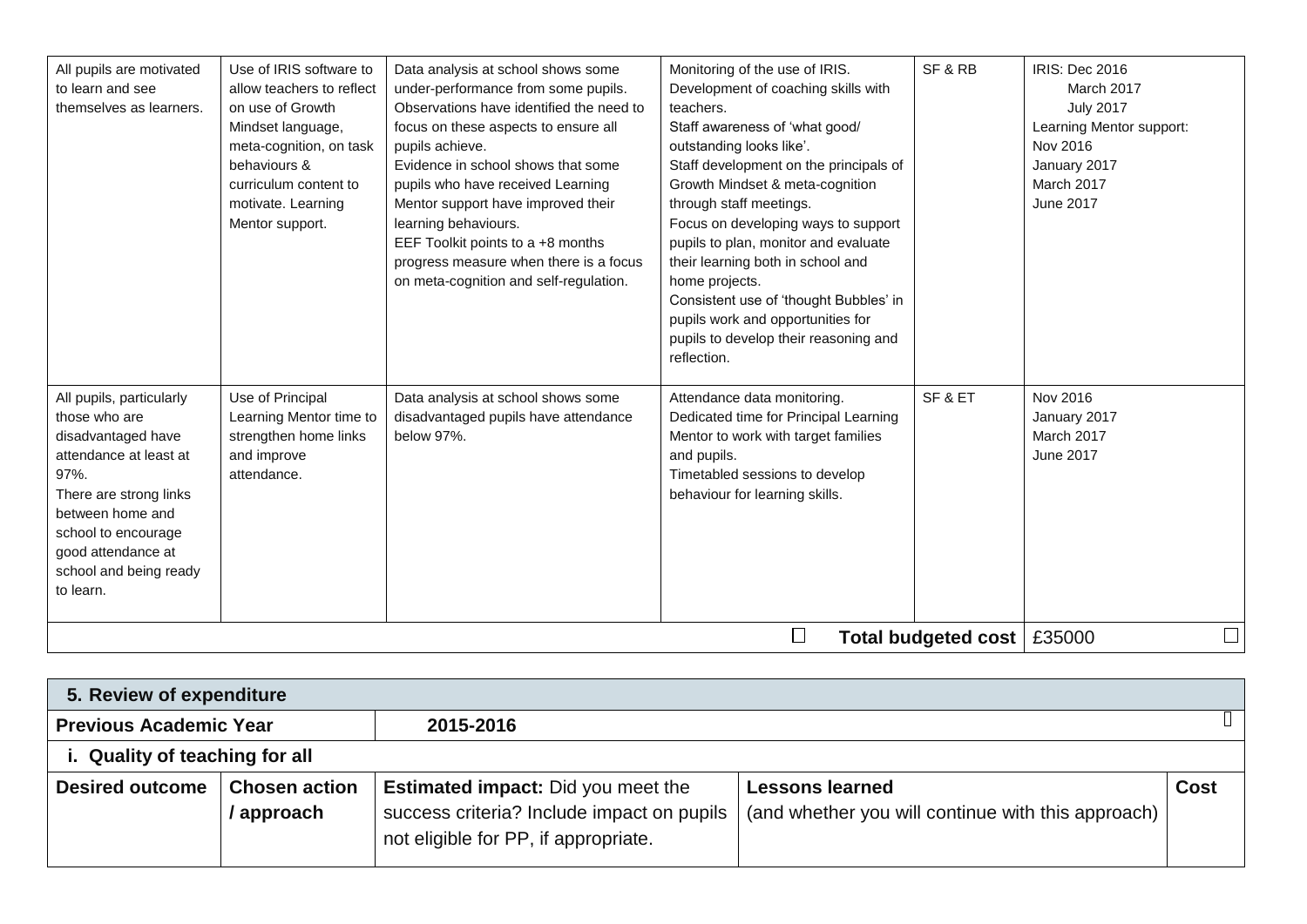| All pupils make at<br>least 4 steps of<br>progress in Maths<br>over the academic<br>year.<br>ii. Targeted support | Reorganisation of<br>the Maths<br>curriculum from Jan<br>16- with mastery<br>approach and focus<br>on arithmetic skills.<br>Delivered in ability<br>groups across each<br>year group. | Progress rates:<br>Y3-4 out of 7 made 4+ steps progress.<br>Y4-8 out of 11 made 4+ steps progress.<br>Y5-13 out of 13 made 4+ steps progress.<br>Y6-15 out of 15 made 4+ steps progress.  | This approach will continue during 2016-2017.<br>Evidence in books shows that pupils are developing a<br>stronger foundation of basic skills through the mastery<br>approach and focus on arithmetic. Assessment results also<br>show improvements in these areas.<br>There now needs to be a focus on ensuring reasoning<br>opportunities are planned into maths lessons as the<br>reasoning assessment marks were lower than the<br>arithmetic marks across the school.<br>Numicon will also be introduced to support pupils with their<br>understanding of number and patterns through the use of<br>concrete apparatus. | £500 to<br>develop<br>assess<br>ment<br>material<br>&<br>planning |
|-------------------------------------------------------------------------------------------------------------------|---------------------------------------------------------------------------------------------------------------------------------------------------------------------------------------|-------------------------------------------------------------------------------------------------------------------------------------------------------------------------------------------|-----------------------------------------------------------------------------------------------------------------------------------------------------------------------------------------------------------------------------------------------------------------------------------------------------------------------------------------------------------------------------------------------------------------------------------------------------------------------------------------------------------------------------------------------------------------------------------------------------------------------------|-------------------------------------------------------------------|
| <b>Desired outcome</b>                                                                                            | <b>Chosen action</b>                                                                                                                                                                  | <b>Estimated impact:</b> Did you meet the                                                                                                                                                 | <b>Lessons learned</b>                                                                                                                                                                                                                                                                                                                                                                                                                                                                                                                                                                                                      | <b>Cost</b>                                                       |
|                                                                                                                   | / approach                                                                                                                                                                            | success criteria? Include impact on pupils<br>not eligible for PP, if appropriate.                                                                                                        | (and whether you will continue with this approach)                                                                                                                                                                                                                                                                                                                                                                                                                                                                                                                                                                          |                                                                   |
| All pupils to have reading<br>age in line with<br>chronological age by the<br>end of Y6.                          | Read Write Inc Fresh<br>Start intervention to<br>be used with targeted<br>pupils in Y5 & Y6.                                                                                          | Number of pupils targeted:<br>Number of pupils with reading age in line with<br>chronological age by end of Y6:<br>Number of pupils making accelerated progress over the<br>intervention: | Objective achieved with almost all pupils (except those with<br>Statements/ EHCPs for learning).<br>Impact greatest with those pupils who received structures.<br>Timetabled intervention with SG.                                                                                                                                                                                                                                                                                                                                                                                                                          | £10000                                                            |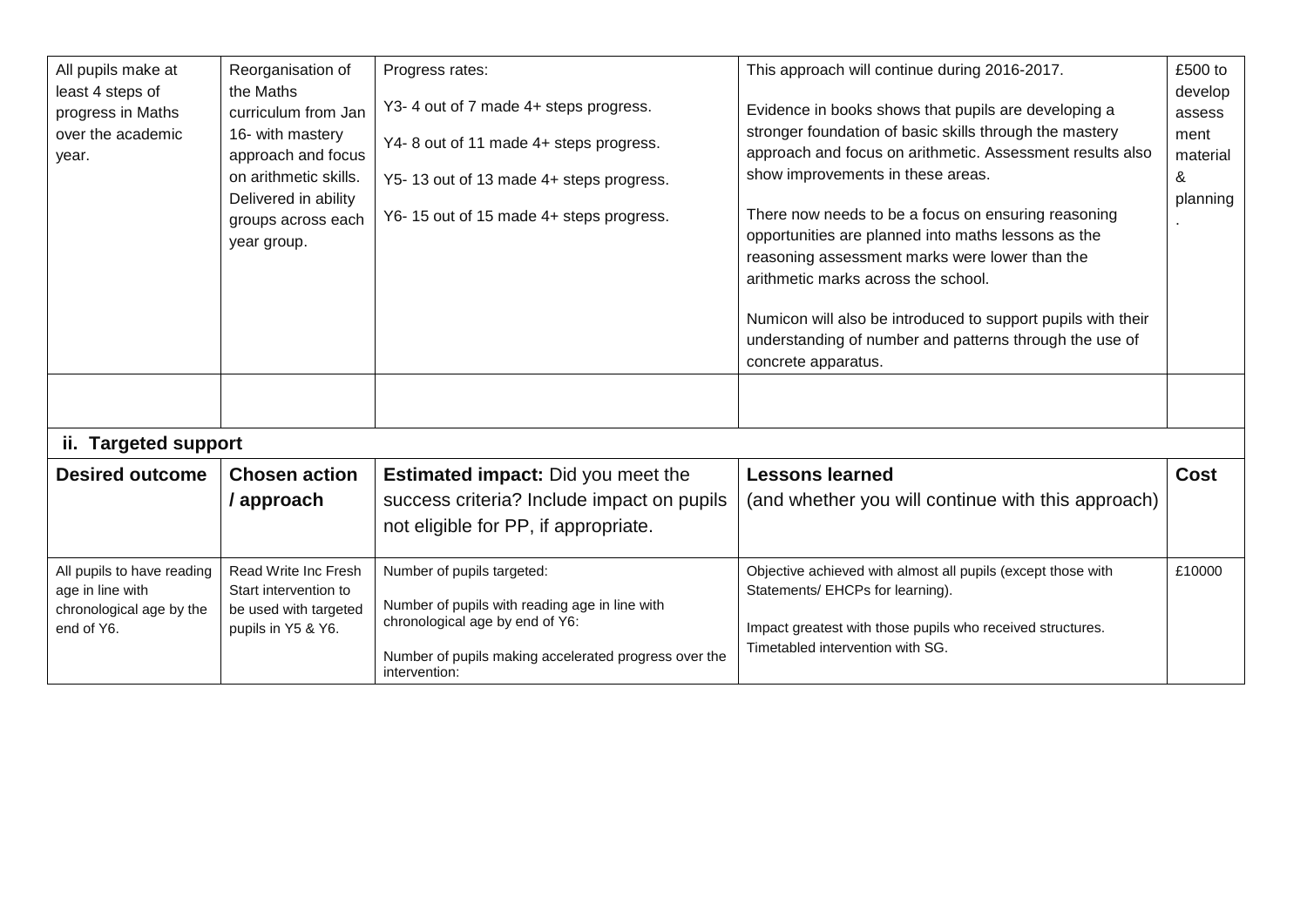| All PP pupils to make at<br>least 4 steps of progress<br>in reading, writing and<br>maths.                                                                                    | Provision of STA/TAs<br>in all classrooms to<br>allow for additional<br>adult time for PP<br>pupils.<br>Provision of STA to<br>deliver targeted Fresh<br>Start and IDL support. | 46 PP pupils.<br>Good rates of progress for almost all PP pupils.<br>Profile raised of PP pupils in school and need to assess their<br>41 out of 46 made at least 4 steps progress in reading.<br>individual needs in order to make progress.<br>45 out of 46 made at least 4 steps progress in writing.<br>Progress best where following a structured intervention. English<br>40 out of 46 made at least 4 steps progress in maths.<br>support had better impact. Highlighted need to continue to<br>focusing on maths and adding the use of concrete apparatus and<br>developing talk in maths. |                                                                                                                                                                                                                                                                                                                          | £35000 |
|-------------------------------------------------------------------------------------------------------------------------------------------------------------------------------|---------------------------------------------------------------------------------------------------------------------------------------------------------------------------------|----------------------------------------------------------------------------------------------------------------------------------------------------------------------------------------------------------------------------------------------------------------------------------------------------------------------------------------------------------------------------------------------------------------------------------------------------------------------------------------------------------------------------------------------------------------------------------------------------|--------------------------------------------------------------------------------------------------------------------------------------------------------------------------------------------------------------------------------------------------------------------------------------------------------------------------|--------|
|                                                                                                                                                                               |                                                                                                                                                                                 |                                                                                                                                                                                                                                                                                                                                                                                                                                                                                                                                                                                                    | Still a need to develop stronger, more positive links with families of<br>PP pupils to encourage motivation and                                                                                                                                                                                                          |        |
| iii. Other approaches                                                                                                                                                         |                                                                                                                                                                                 |                                                                                                                                                                                                                                                                                                                                                                                                                                                                                                                                                                                                    |                                                                                                                                                                                                                                                                                                                          |        |
| <b>Desired outcome</b>                                                                                                                                                        | <b>Chosen action</b><br>/ approach                                                                                                                                              | <b>Estimated impact:</b> Did you meet the<br>success criteria? Include impact on pupils<br>not eligible for PP, if appropriate.                                                                                                                                                                                                                                                                                                                                                                                                                                                                    | <b>Lessons learned</b><br>(and whether you will continue with this approach)                                                                                                                                                                                                                                             | Cost   |
| All pupils, including<br>those classed as<br>disadvantaged show<br>good behaviours for<br>learning, developing their<br>independent and<br>organisational learning<br>skills. | Provide attendance,<br>behaviour and<br>nurture support to<br>targeted PP pupils.                                                                                               | Ofsted report May 2016:<br>Attendance figures for 43 PP pupils:<br>18 pupils with attendance at 97% or above;<br>30 pupils with attendance at 95% or above;<br>22 pupils improved on their 2014-2015 attendance.                                                                                                                                                                                                                                                                                                                                                                                   | Attendance improved where there was most intervention with<br>pupils and families<br>Attendance clinics raised the importance of attendance with<br>parents/carers.<br>Difficulties arose where further intervention at LA level was<br>needed.<br>Social care support and intervention needed to improve some<br>cases. | £20000 |